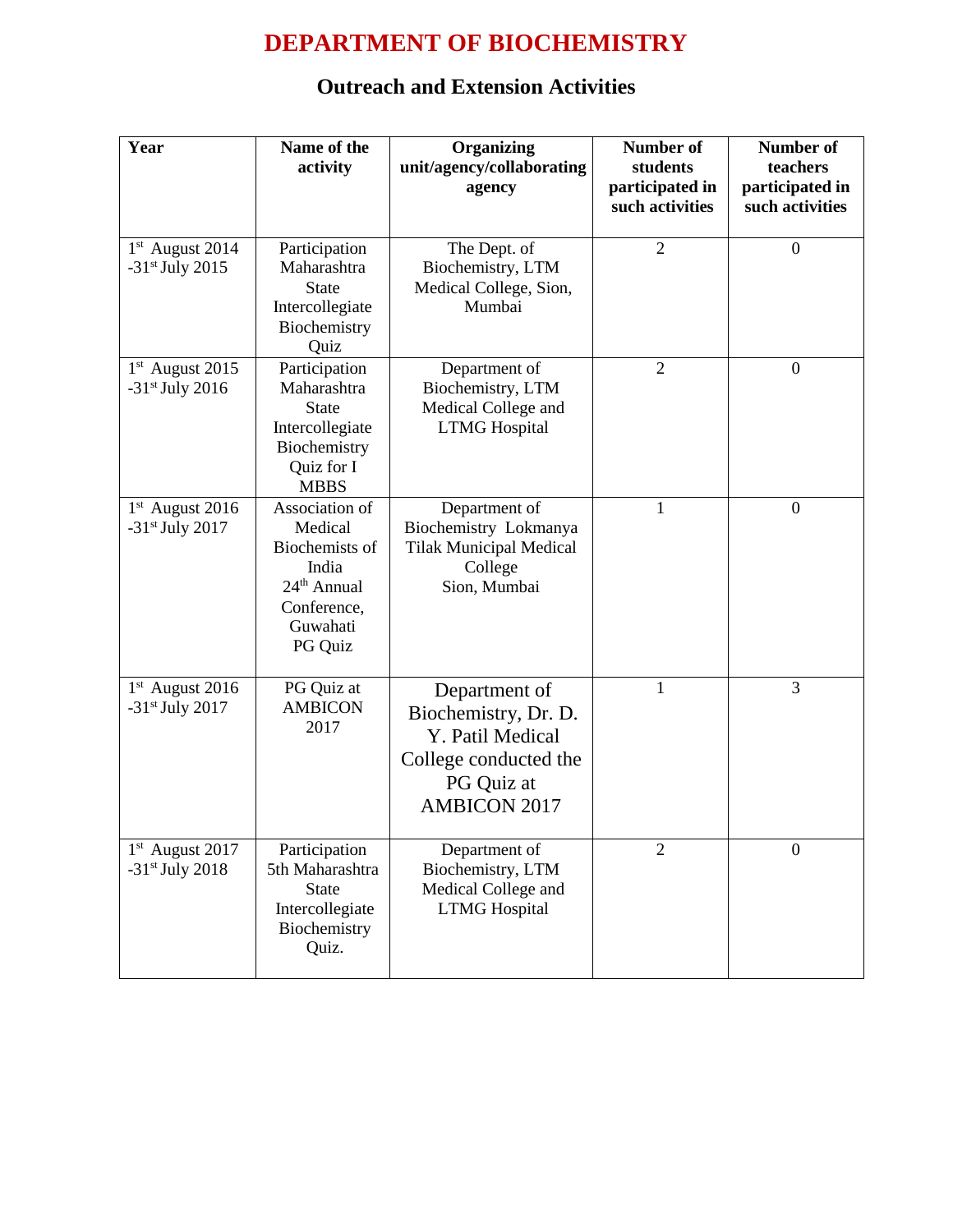|                                                                                                                                                                  |                          |                               | such activities | participated in<br>such activities |  |
|------------------------------------------------------------------------------------------------------------------------------------------------------------------|--------------------------|-------------------------------|-----------------|------------------------------------|--|
| 6 <sup>th</sup> April 2015                                                                                                                                       | <b>Biochemistry Quiz</b> | Department of<br>Biochemistry | 10              | All                                |  |
|                                                                                                                                                                  |                          |                               |                 |                                    |  |
| 12 <sup>th</sup> Feb. 2016                                                                                                                                       | <b>Biochemistry Quiz</b> | Department of<br>Biochemistry | $\overline{10}$ | All                                |  |
| PLEASE WAIT FOR THE<br><b>FINAL RESULT</b><br>10 <sup>th</sup> March 2017<br><b>Biochemistry Quiz</b><br>Department of<br>$\overline{10}$<br>All<br>Biochemistry |                          |                               |                 |                                    |  |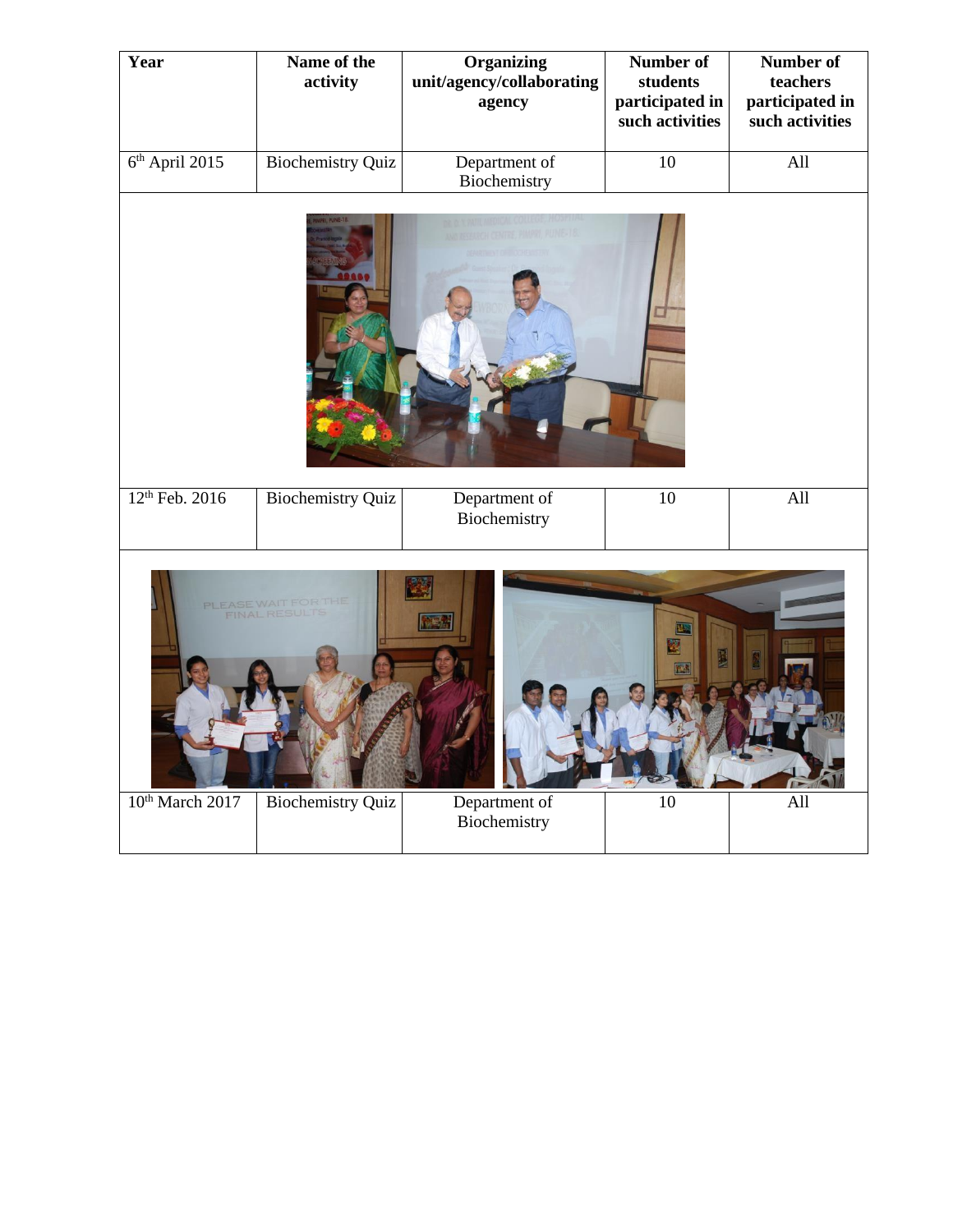

| Year              | Name of the<br>activity | Organizing<br>unit/agency/collaborating<br>agency | Number of<br>students<br>participated in<br>such activities | <b>Number of</b><br>teachers<br>participated in<br>such activities |
|-------------------|-------------------------|---------------------------------------------------|-------------------------------------------------------------|--------------------------------------------------------------------|
| $15th$ March 2019 | Biochemistry<br>Quiz    | Department of<br>Biochemistry                     | 10                                                          | All                                                                |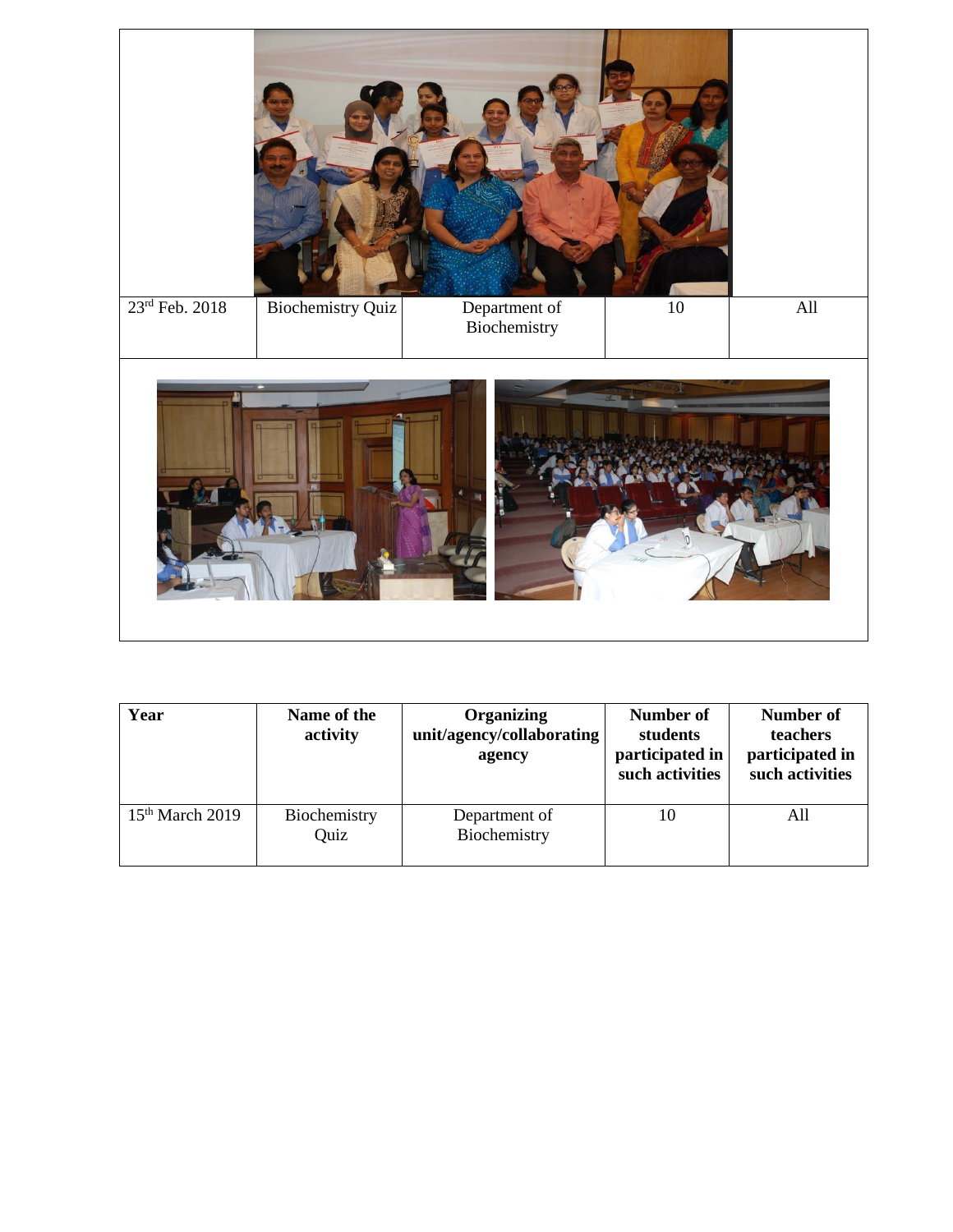

## **2021**

| Year                                                               | Name of the activity                   | Organizing<br>unit/agency/collaborating<br>agency                                                                                                                                                  | Number of<br>students<br>participated in<br>such activities | Number of<br>teachers<br>participated in<br>such activities |
|--------------------------------------------------------------------|----------------------------------------|----------------------------------------------------------------------------------------------------------------------------------------------------------------------------------------------------|-------------------------------------------------------------|-------------------------------------------------------------|
| 03/09/2021                                                         | Guest Lecture-<br>(Dr.C.Shanmugapriya) | Department of Biochemistry                                                                                                                                                                         | 221                                                         | All                                                         |
| <b>COMMENT</b><br>MUKESH NAGAR<br>DY Pa<br><b>Google ABH NAGAR</b> |                                        | 2739, opp. Dr. D.Y. Patil Medical College, Sant Tukaram Nagar, Pimpri Colony, Pimpri-Chinchwad, Maharashtra 411018, India<br>Pimpri-Chinchwad<br>Maharashtra<br>India<br>2021-09-03(Fri) 10:35(am) |                                                             | $27^{\circ}$ C<br>81°F                                      |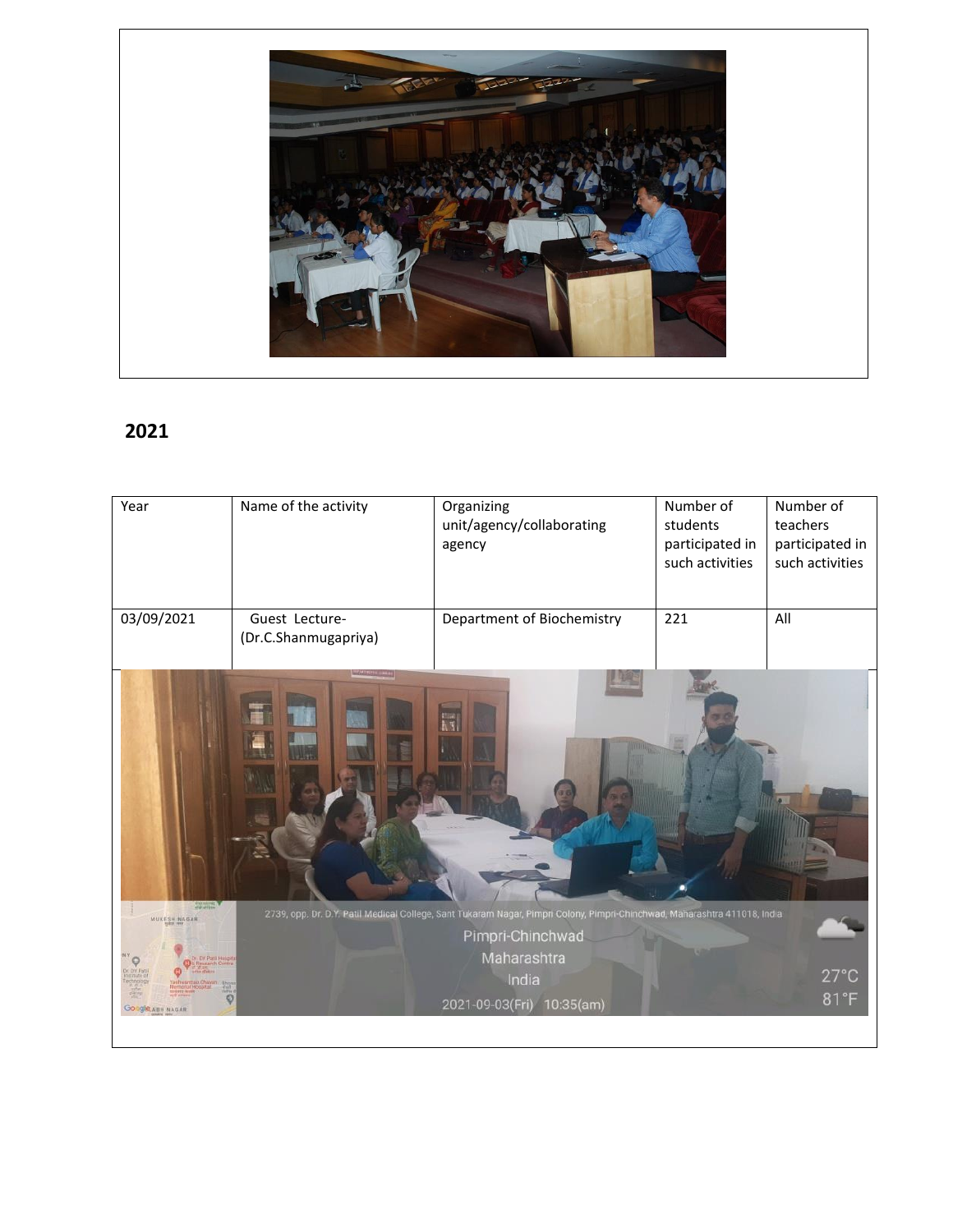

| Year       | Name of the<br>activity  | Organizing<br>unit/agency/collaborating agency | Number of<br>students<br>participated in<br>such activities | Number of<br>teachers<br>participated in<br>such activities |
|------------|--------------------------|------------------------------------------------|-------------------------------------------------------------|-------------------------------------------------------------|
| 22/10/2021 | <b>Biochemistry Quiz</b> | Department of Biochemistry                     | 113                                                         | All                                                         |
|            |                          |                                                |                                                             |                                                             |